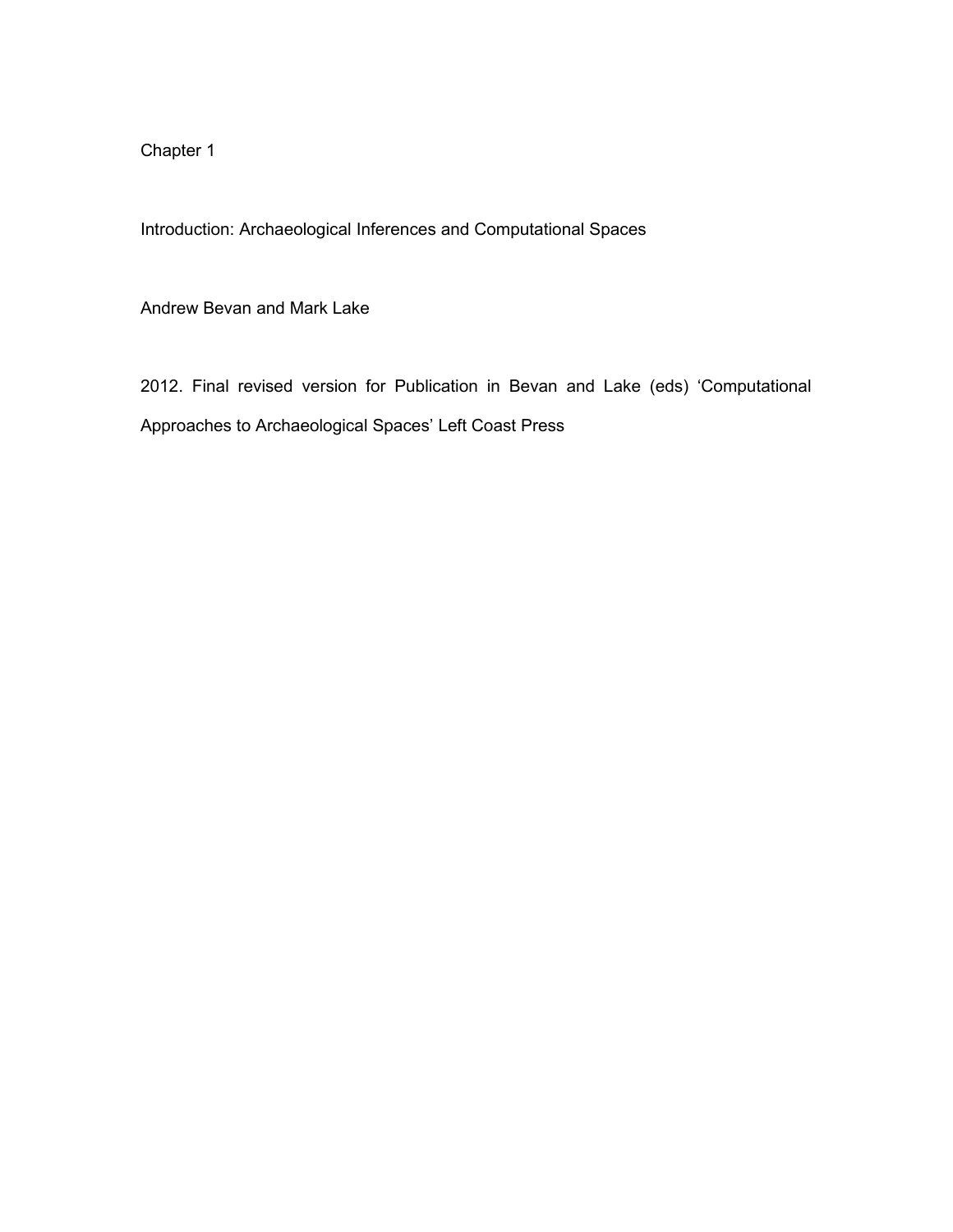Spatial analysis in archaeology today encompasses a wide range of experiential, fieldwork-based, deterministic and/or stochastic approaches that vary considerably in their intended purpose and theoretical underpinnings. Although Hodder and Orton (1976) and Clarke (1977) both provided book-length treatment of the application of statistical and/or simulation approaches to spatial analysis in archaeology many years ago, the rapid uptake of computational methods such as Geographical Information Systems (GIS) and related methods in archaeology from the late 1980s and early 90s marks a disciplinary step change, for enthusiasts and critics alike, increasing by an order of magnitude the quantity of spatial data that could be managed and analysed, especially for those working at the scale of entire archaeological landscapes. The 1990s saw a string of methodologically focused edited volumes covering the development of archaeological GIS (Allen et al. 1990, Lock and Stancic 1995, Aldenderfer and Maschner 1996, Maschner 1996). The most recent in this vein is now over 10 years old (Lock 2000), perhaps partly reflecting the more mainstream adoption of 'standard' GIS techniques, as also evidenced by the appearance of textbooks on archaeological GIS (Wheatley and Gillings 2002, Conolly and Lake 2006, Chapman 2006) and recommendations for archaeological predictive modelling (Kamermans et al. 2009; Wescott and Brandon 2000, Mehrer and Wescott 2005). Since 2000 a major focus of methodological development in GIS has been integration with computer simulation, particularly agent-based modelling; the papers in Gimblett (2002) provide heritage management applications of this technology, while more research-oriented examples can be found in Kohler and Gummerman (2000). More generally, however, the last decade has seen something of a dichotomy in the presentation of new computational techniques as either forming part of something labelled "Digital Archaeology" (e.g. Evans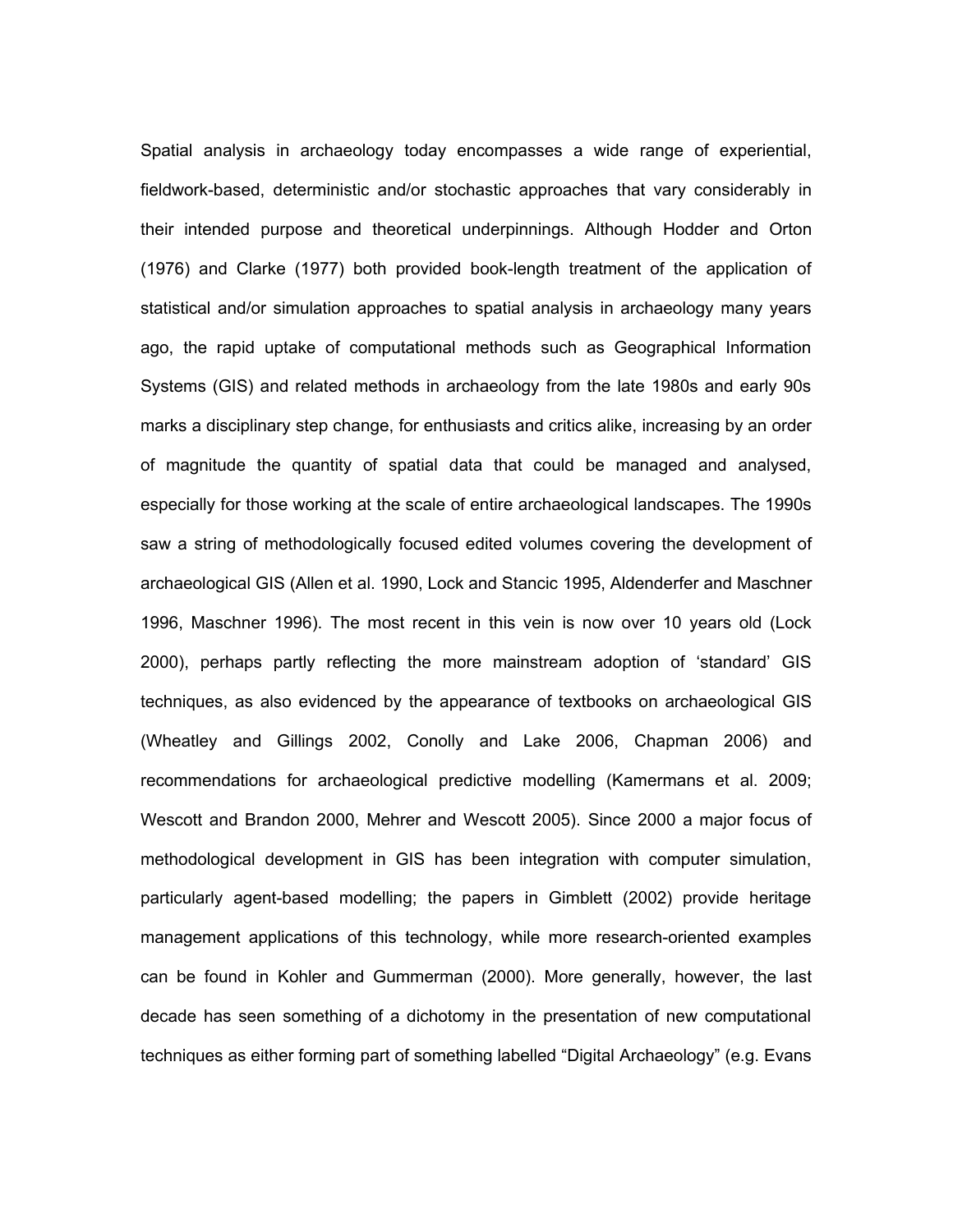and Daly 2006; and more widely the "Digital Humanities"; Bodenhamer et al. 2010) or as the handmaiden of more explicitly model-based (Kohler and van der Leeuw 2007) or spatial analytical (Robertson et al 2006) approaches to archaeological inference (see also McCoy and Ladfoged 2009). Gary Lock (2003) convincingly argued that the development of computer applications in archaeology has always reflected the entanglement of both methodological and wider theoretical advances, as documented in detail by others for the specific examples of GIS-based visibility analysis (Lake and Woodman 2003) and computer simulation (several papers in Costopoulos and Lake 2010). We are thus very conscious that any collection of computational approaches to archaeology will likewise be `of the moment', so it worth elaborating what makes this a particularly exciting moment at which to be presenting such a collection.

Two broad sets of developments in the computational and social sciences over the last few years have conspired to create something of a research watershed and topical point of departure for a volume of this kind. The first set combines (a) some practical thresholds now reached in an otherwise continuous trajectory of growth in modern computing, (b) the sharply increased amounts of digital data now available and (c) the wider climate of more open access to both data and software source code. A popular metric of the modern age has been the near exponential upward trend in computational power over the last six decades (so-called Moore's Law). However, there are good reasons to point to the last ten years as unusually important, particularly with respect to the demands of research within the social sciences and humanities. On the one hand, laptop and desktop computers have reached a stage of development where they can be used for the vast bulk of programming, statistical analysis, modelling and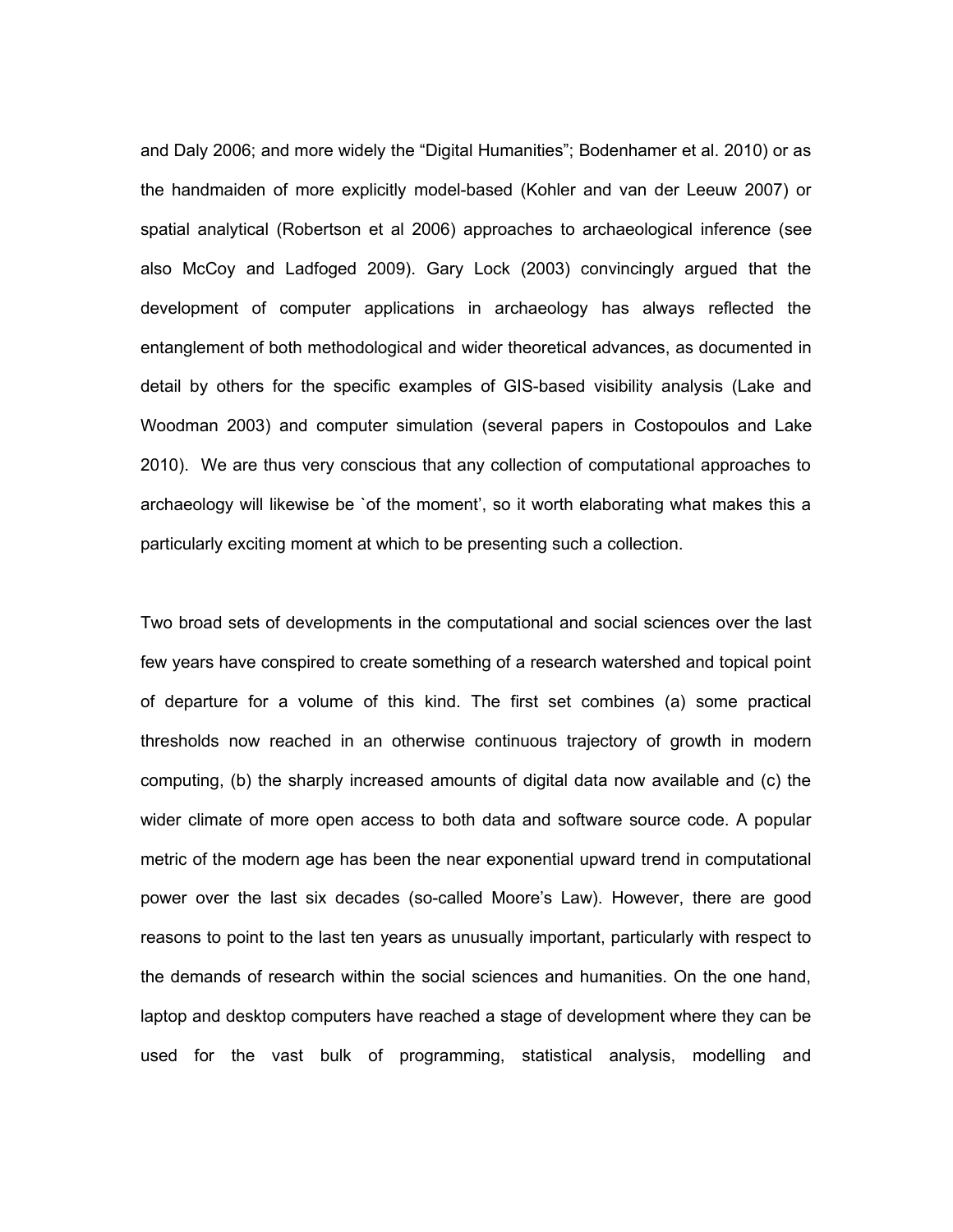representational tasks in these disciplines. This is the hardware side of a wider democratisation process in computational archaeology. On the other, high-performance computing, often leveraging clusters of otherwise idle processors rather than dedicated super-computers, is enabling (a) far more intensive forms of Monte Carlo simulation with carefully constrained random samples and explicit hypothesis-testing, as well as (b) far higher fidelity renderings of visually-sophisticated spaces than has hitherto been possible (in this volume, see Bevan et al.; Lake and Ortega; Earl et al.).

Alongside this added capacity has also come a flood of digital information. Perhaps the most glamorous agents of this information revolution have been the automated or semiautomated collection routines enabled by Global Positioning Systems (GPS), mobile phones, social networking sites and space-borne remote sensing instruments. Such datasets are often referred to as 'big data' given that, at their most extreme, they can be large enough to demand innovative storage, retrieval and analysis practices (though rarely so daunting in archaeology), but in addition, there have also been major efforts at digitising archival or legacy datasets, as well as an steady trickle of manually inputted information (e.g. via citizen-lead projects such as Wikipedia, Google Earth community or in archaeology the UK Portable Antiquities Scheme: e.g. Bevan 2012a).

Within archaeology, some datasets offer richly structured formats and metadata in order to facilitate close semantic and technical interoperability with so-called Web 2.0 technologies, whilst others are archived in simple formats for direct download from institutional or national data repositories, and a third unknown, but most likely numerically dominant, group of datasets continues to float in a netherworld of eccentric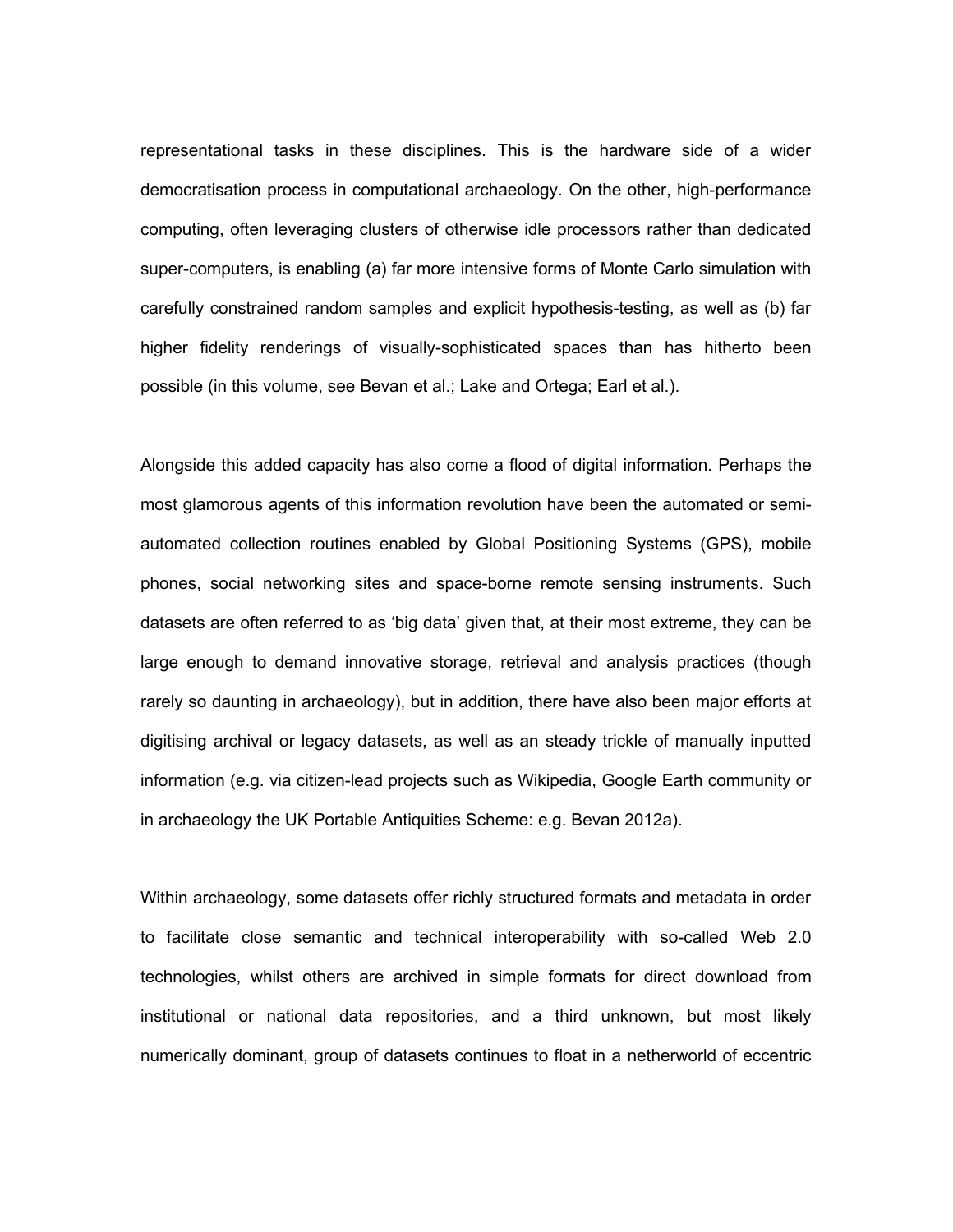colleague-to-colleague gifting. Even so, archaeology is increasingly in step with a wider social, political and economic climate that emphasises 'open' approaches to both software development and data dissemination (Bevan 2012b; Lake 2012; Ducke this volume) that stress transparency, universal access and the promise of unanticipated onward use. Increasing instances of the tailoring of software applications to archaeological purposes is one outcome of this wider climate (for an early emphasis: Lake et al. 1998) and many of the papers in this volume reflect such efforts at customisation.

The second set of developments that arguably make a volume of this kind a timely venture relate to the increasing maturity with which researchers have, over the last ten years or so, been discussing some key trade-offs in analytical and interpretative approach: for example, with respect to the importance of realism versus abstraction, the primacy of bottom-up versus top-down processes or the relative heuristic value of lumping or splitting human behaviour. In this regard, and as Mark Lake and Damon Ortega argue in a later chapter, there has been a tendency for the sub-discipline of computational spatial approaches in archaeology to recapitulate broader disciplinary rifts. A good example is the dichotomy between 'space' and 'place' that pervades not only archaeology, but academic research more generally. Contrary to the traditional view of this as a confrontation between tribalised cultures and a few culture heroes (mirrored in the often stereotyped priorities of Processual versus Post-Processual archaeology), we would argue that many researchers now consider more quantitative and more experiential approaches, for instance, as valid alternatives that together generate a useful dialectic. Indeed, the strong overlaps between, for example, complexity science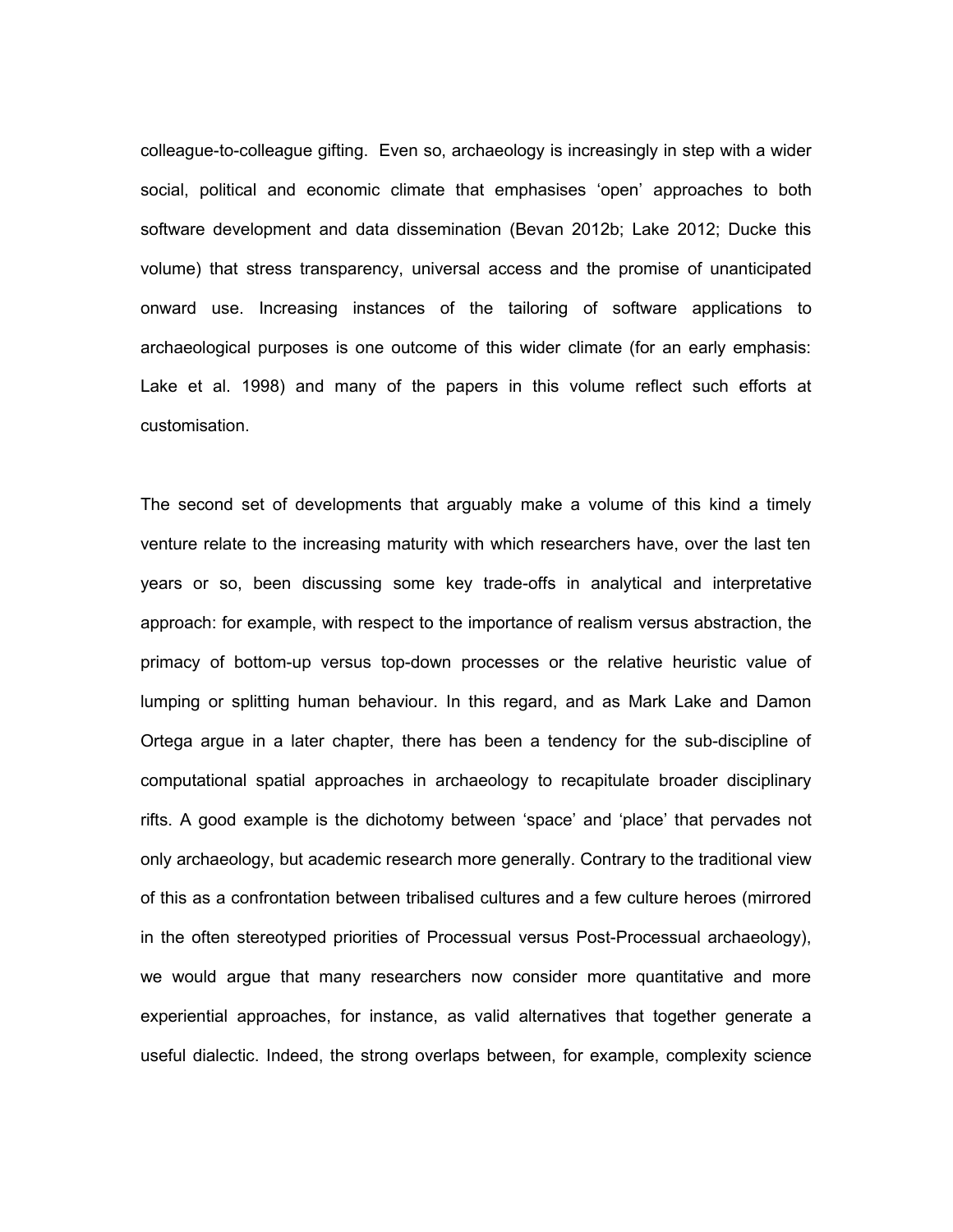and more avowedly humanistic approaches to space are visible in common interests with respect to historical contingency and path dependence or to behavioural emergence and structuration (see Portugali 2006). Where there is diversity of approach and opinion moreover, we would suggest that this should be thought of less as a set of generational pendulum swings or paradigms shifts, and increasingly as desirable to-andfro to encourage within a research institution, over the course of an individual research career or indeed within the same edited volume.

It should be no surprise therefore that contemporary practicalities and cross-cutting methods are salient features of the chapters that follow in this volume but manifest themselves slightly differently depending on different researchers' analytical and interpretative agendas. Certain differences of intention persist and suggest a structuring framework for this volume that (a) begins with a focus on the continuing importance of spatial and spatio-temporal pattern recognition in the archaeological record, (b) continues by considering more wholly model-based approaches that fix ideas and build theory, and then (c) goes on to address those applications where situated human experience and perception are a core interest.

[ Note to typesetter - the following headings are the titles of themes rather than section headings per se - see also below ]

## H1 Spatial Analysis

With these three emphases - loosely-speaking, spatial analysis, spatial modelling and spatial experience - in mind, the first three papers in this volume all have a common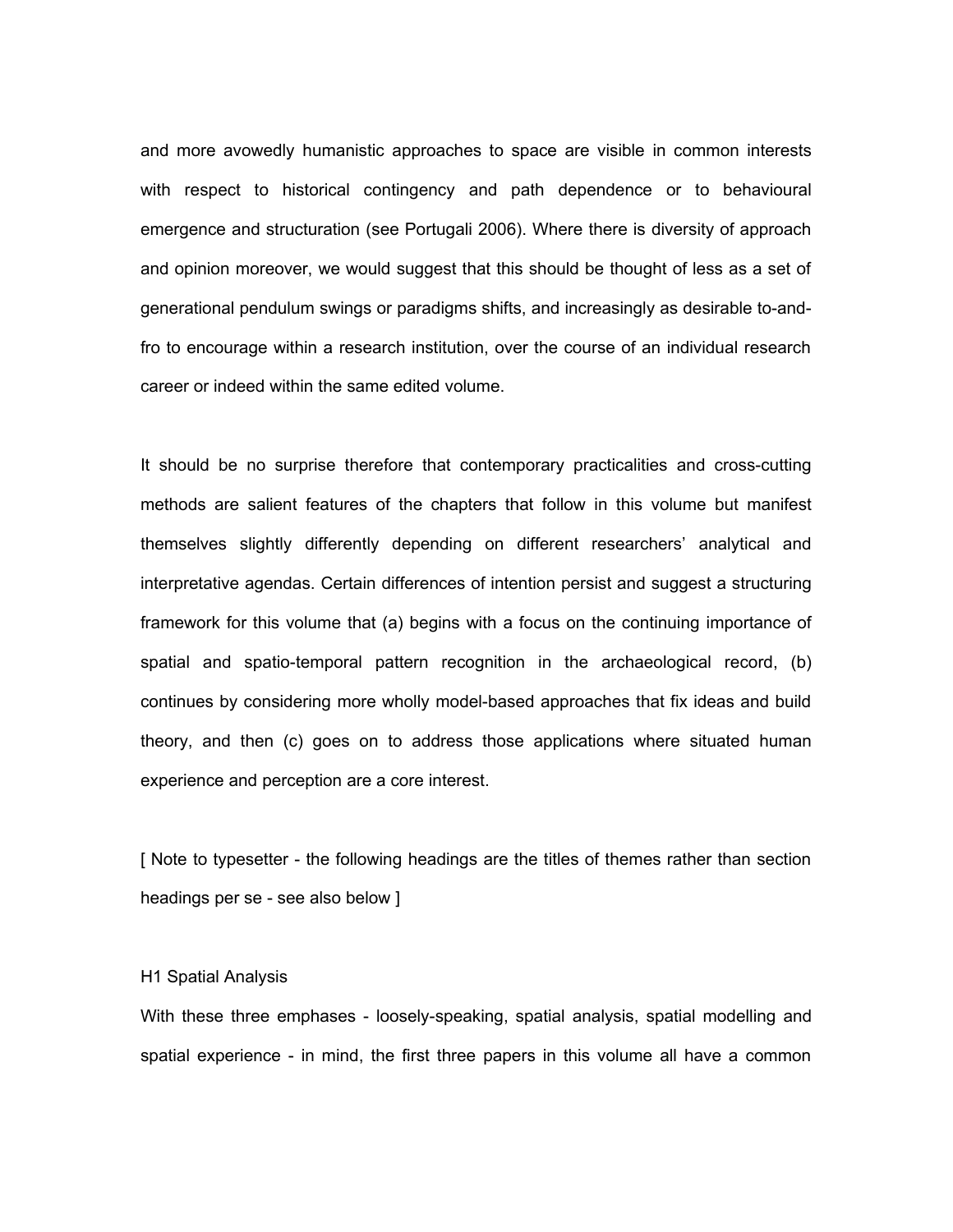interest in more inductive spatial approaches to archaeological inference. Together they take us across a sweep of different kinds of pattern recognition: moving from the spatial analysis of data recovered from primary fieldwork (e.g via cases studies spanning a major research excavation, a field survey, and joint assessment of records from rescue archaeology; Bevan et al.) to extraction of archaeological features from ground-based or airborne remote sensing imagery (Kvamme), to consideration of the collected records from museum archives and ethnographic observation (Clarke).

Bevan, Crema, Li and Palmisano return to long-cherished tool of empirical archaeology, the distribution map, and argue that a range of new methods and theoretical perspectives should encourage renewed efforts to characterise such spatial patterns and the underlying generative processes behind them, even if we will often still be left with multiple competing explanations at the end of this effort. Their discussion ranges from patterns exhibited by typological sub-groups of bronze weapons in the tomb complex of China's First Emperor, to early Iron Age settlements in the uplands of the West Bank to the pithouses of Japan's early complex hunter-gatherers. Throughout, they stress the importance of grappling with an archaeological record that is chronologically fuzzy and spatially uneven.

Kvamme offers a focus on two aspects of spatial and computational research that are common in archaeology but otherwise rare in this volume: the demands of cultural resource management (CRM) and the digital riches offered by remote sensing imagery. The challenge he articulates for the archaeological community is to come up with automated or semi-automated pattern recognition techniques that can leverage the vast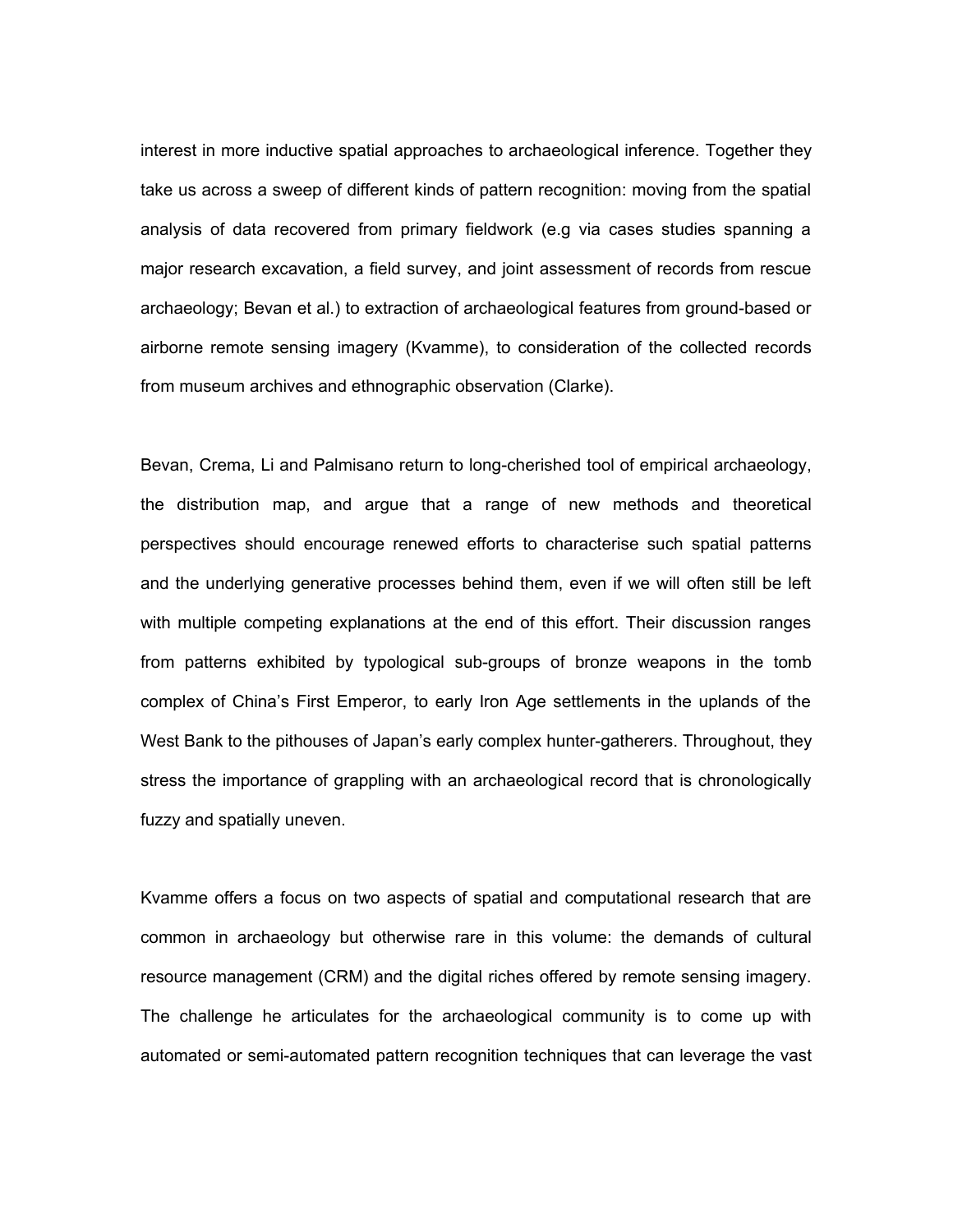amounts of remote sensing data that are now available to provide cost-effective CRM solutions across the large swathes of the planet current under threat from development and destruction. The challenge is therefore one of seeking to upscale techniques that would otherwise provide nice vignettes at the site scale to ones that can be used routinely or can have a more global reach (see also Ducke et al. 2011; Menze and Ur 2012).

Clark argues for a more joined-up approach to multivariate analysis of large crosscultural datasets. Drawing in particular upon analytical advances in ecology, he suggests that we can squeeze far more out of complex archaeological datasets (a) by collapsing such data into distance matrices expressing dissimilarities among different sample sites (e.g. taken from different settlements or different perceived culture groups) via one or more ordination techniques, (b) comparing it with patterns of geographic or social proximity, and (c) conducting careful outlier analysis. His case study using an enthnographic example from the Pacific coast of North America highlights how evidence as seemingly distinct as social structure, material technology, subsistence practices and ordinary distance can be brought together to offer useful analytical traction on one another.

The level of simplification and abstraction advocated in these three chapters is often considerable. Bevan et al. choose to ignore the complex 2D or 3D morphologies and alignments of their artefacts, houses and settlements in favour of pure point locations. Clark chooses to collapse the complex relationships that exist among a host of different cultural variables into a series of distance matrices. Both papers adopt relatively simple,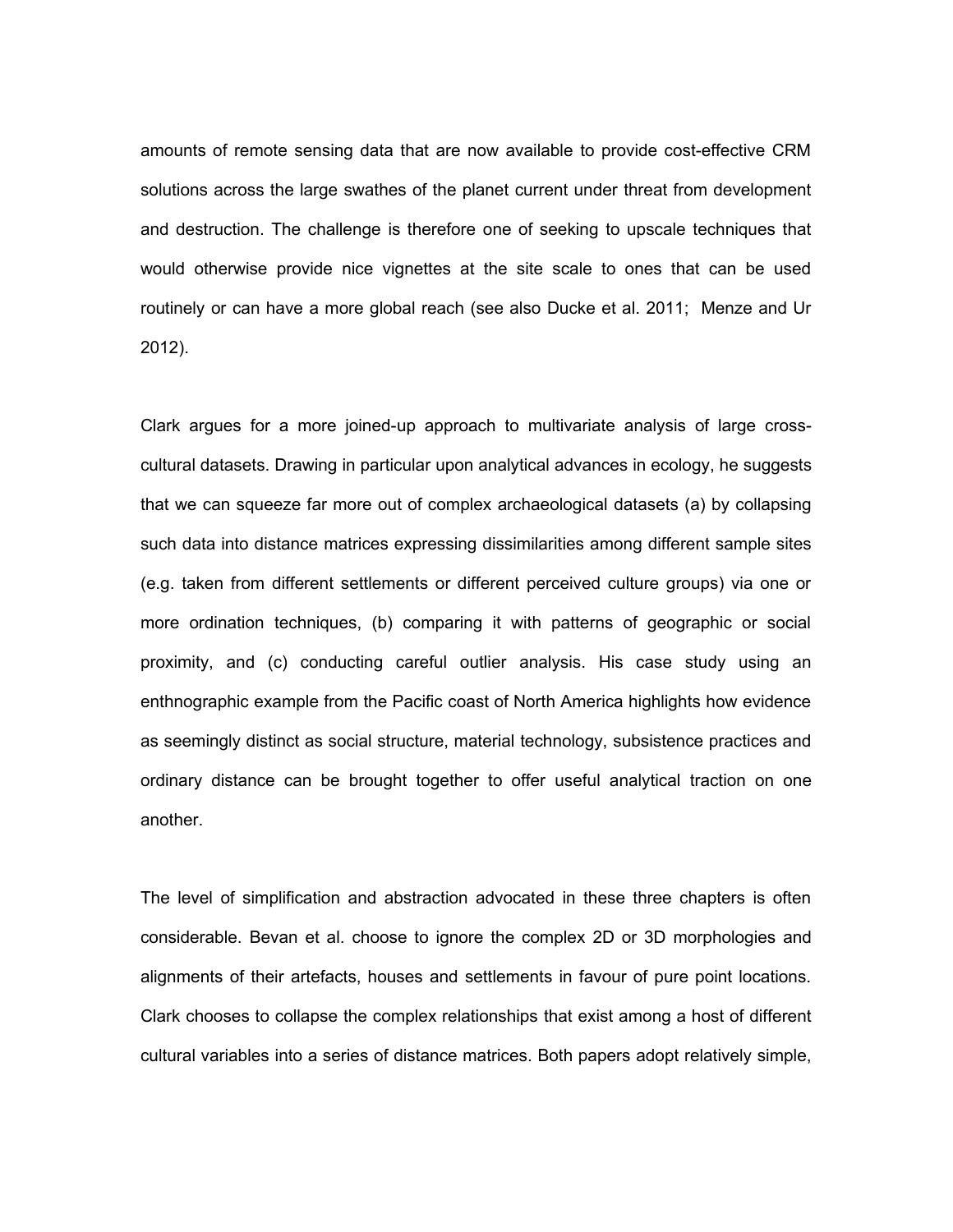Euclidean representations of geographic distances and social proximities that are in reality far more complex . Kvamme argues for the use of similarly idealised geometric types, such as the circle, as benchmarks for comparison with the features that appear in the raster grids produced by remote sensing. In all three cases, these trade-offs are deliberate and ones that are only meant to be effective at certain spatial scales and not at others (see also Lock and Molyneaux 2006).

## H1 Spatial Modelling

In partial contrast to these first three chapters, the four by Rivers et al., Premo, Barton and Herzog that follow can all be characterised as more deductive and `model-based' in that they start with explicit theories or more informal understandings of human behaviour, and then seek to establish how these might play out under specific circumstances which did or could have obtained in the past. It is a measure of the diversity within this broad approach, however, that the conceptualisation of space in these four chapters ranges from the more abstract topological model favoured by Rivers, Knappett and Evans, to the geographically-referenced, continuous field, elevation models used by Barton and Herzog. Another axis on which these chapters vary is the extent to which they focus on individuals or groups as the unit of analysis.

Rivers, Evans and Knappett offer a graph theoretic model of the evolution of trade and exchange links in the Bronze Age Aegean. They formalise the spatial relationships assumed to be in operation between Bronze Age sites as an evolving set of weighted networks, and in so-doing provide important discussion of the sense in which network models can incorporate properties of the actual geographical space in which the network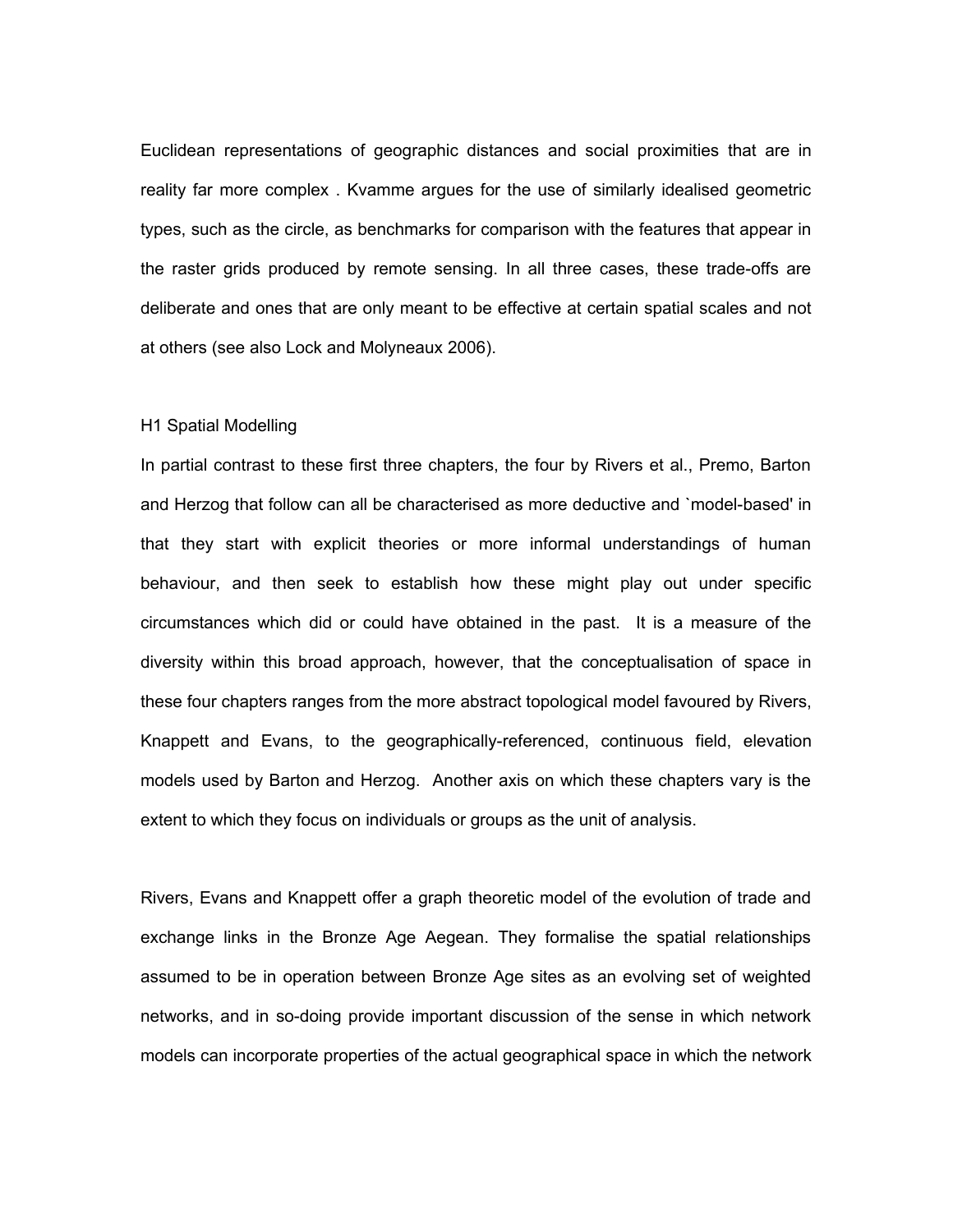is ultimately embedded. Their exploration of the different insights provided by looking at the most likely configuration of links and nodes, on the one hand, versus the most efficient one on the other, brings together ideas from statistical physics and network theory, as well as from the kinds of 'spatial interaction model' long popular in urban geography.

Premo conceptualises space as a continuous field sampled on a grid. This, of course, is the classic GIS raster map, but in his case the content of the map is artificial rather than a representation of any particular segment of the earth's surface. Premo's approach is congruent with the theory building ambition of his chapter, which is to understand whether geographically fragmented woodland resources could have provided a selective environment favouring the evolution of altruistic food sharing by early hominins. Premo attempts to answer this question using an agent-based computer simulation, a technique which he argues is particularly appropriate for exploring the interplay between individual decision-making and the interests of the group as a whole.

The question of what is an appropriate level of abstraction is currently the subject of lively debate among proponents of computer simulation modelling and Barton directly addresses this issue in his chapter. Whereas Premo's theory-building model maintains a comparatively high level of abstraction, Barton is more concerned to link agent-based simulation to real geographical spaces and some of the processes that occur in those spaces, not least because of his conviction that "the human past is essential to understanding human society today and planning for our long-term future". He explores this possibility through a discussion of four case studies drawn from both Europe and the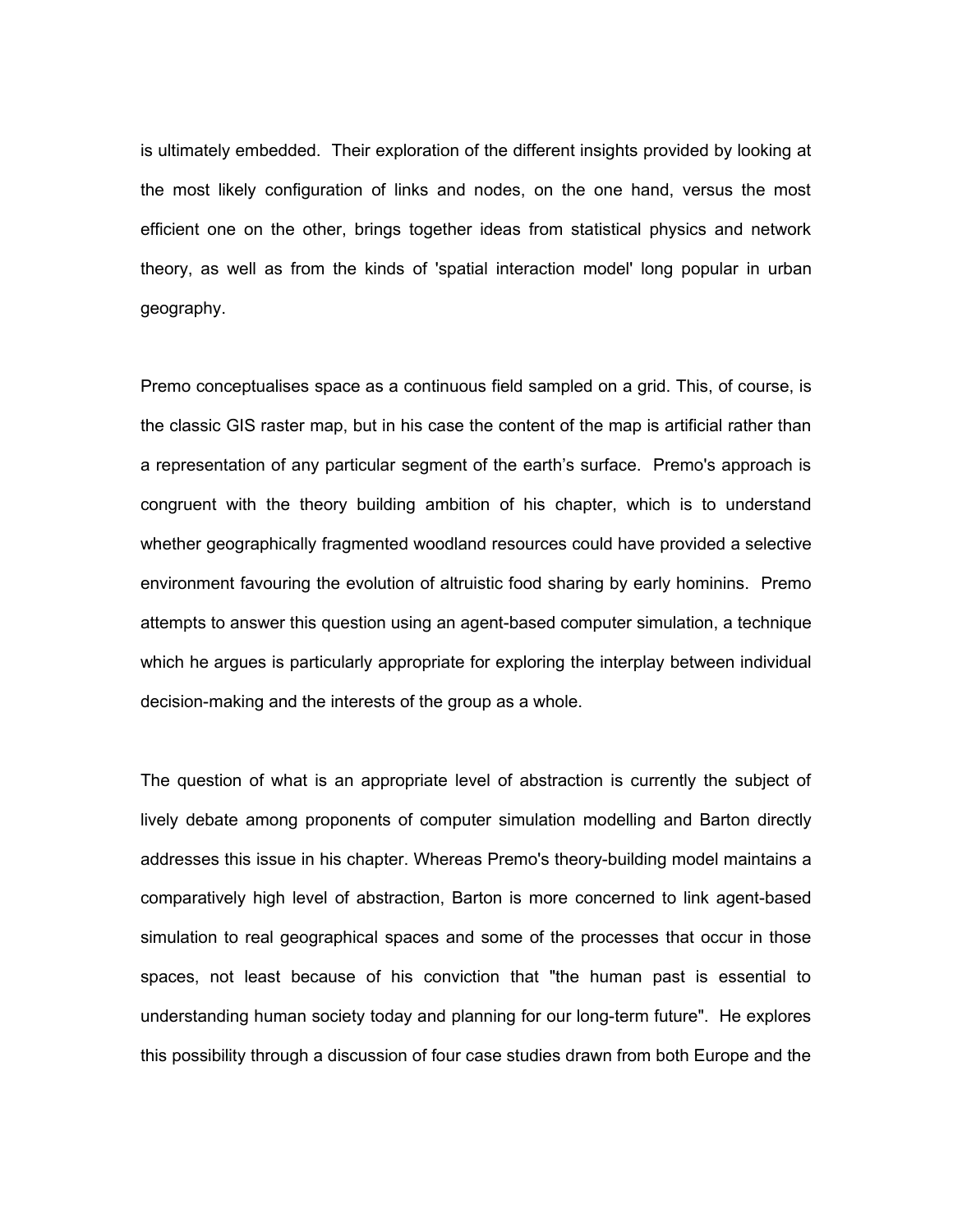United States of America and covering archaeological interests ranging from the Upper Pleistocene though early agricultural societies to what he describes as "palimpsest of prehistoric artifactual residues".

If Barton's models typically require accurate representations of the earth's surface, the same is equally or even more true of the input to least cost path analysis, discussed in detail by Herzog. She presents the issues that arise when attempting to implement GISbased models of the impact of terrain and land-cover on human - typically, but not exclusively, pedestrian - movement through landscapes. Quite apart from important technical issues that arise in the implementation of these models to imperfect and ultimately discontinuous models of reality, there are also wider issues concerning the necessary assumptions surrounding the principles governing path choice and indeed the scale of analysis at which they are applicable, with several coarser grained, less goaldirected options available as alternatives models of movement (e.g. McRae et al. 2008).

## H1 Spatial Experience

In the mid 1990s some leading proponents of GIS (e.g. Wheatley 1993) expressed disquiet that the increasing uptake of the technology had revived a functionalist approach to archaeological explanation which had supposedly been discredited by the humanistic critique of Processual archaeology. While this may have been more of a concern in some parts of the world than others - notably in the UK - it certainly led to a spirited internal critique of the explanatory power

of GIS models and, ultimately, a rash of studies focusing on the human sensory experience of landscape, particularly in terms of visibility. This interest in turn gave way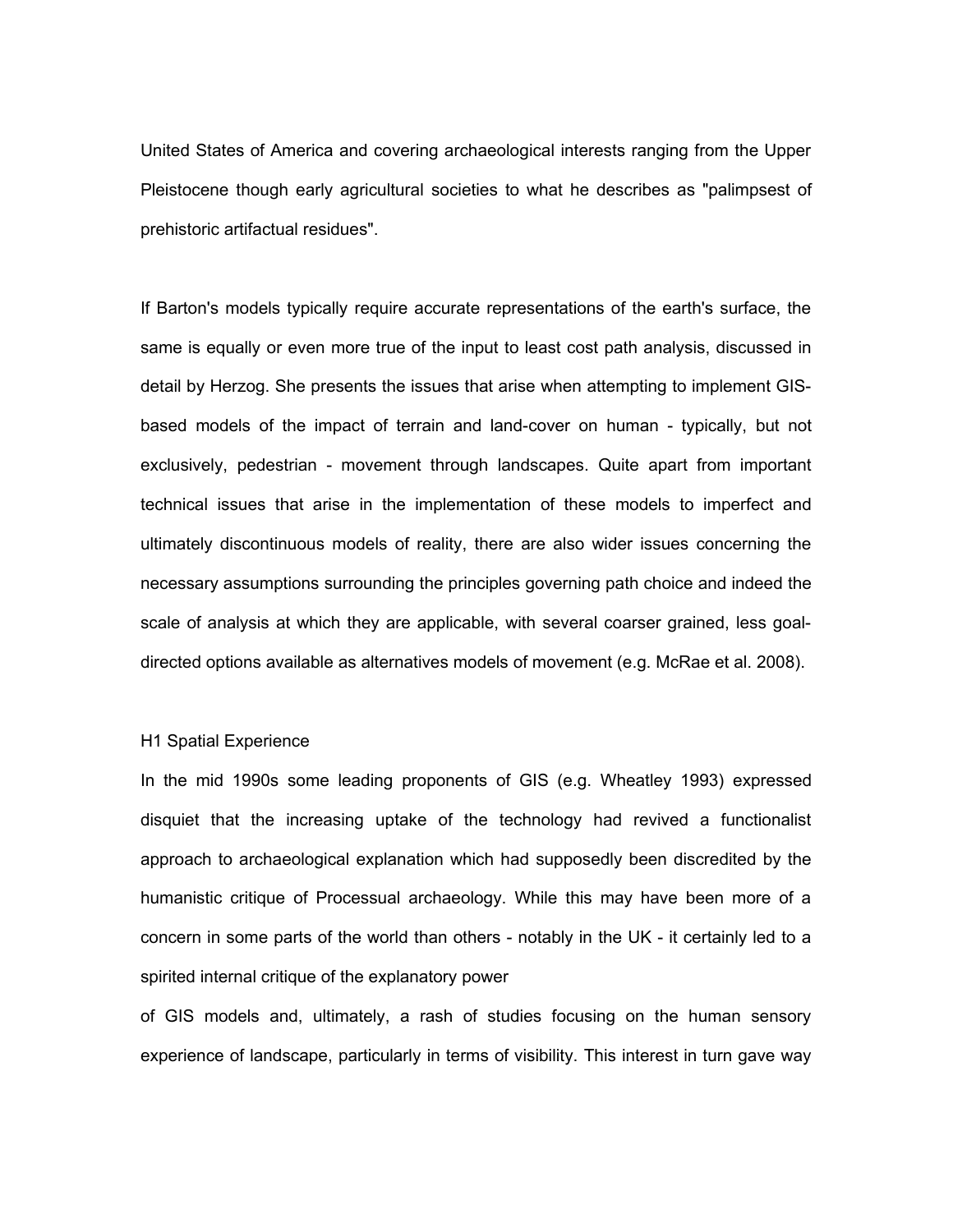to a degree of disillusionment as many researchers realised that GIS-based analysis of visibility was often too coarse-grained to sustain the kinds of - often very particularistic interpretation they sought and/or was excessively computationally demanding, although the work of Marcos Llobera (e.g. 2003, 2007) is a notable exception.

In their chapter, Lake and Ortega recount the vicissitudes of GIS-based visibility analysis in more detail before suggesting that contemporary computing power may now allow us to overcome some of the deficiencies of earlier visibility studies. They hazard to predict, on the one hand, a renewal of interest in large-scale comparative studies of the visual properties of archaeological sites, and on the other, the more frequent use of virtual and augmented reality to provide a means for understanding how these worked in terms of embodied experience. Lake and Ortega provide an example of the first approach and use the Monte Carlo simulation of nearly 30,000 viewsheds to investigate the extent to which the builders of prehistoric stone circles in England and Scotland deliberately chose topographical settings with particular properties.

Paliou's chapter provides a bridge between the work of Lake and Ortega on the one hand, and that of Earl et al. on the other. It does so in two ways which reflect important axes of variability in computational approaches to visual space. First, through a review of the concept of the 'visualscape' (see Llobera 2003), Paliou explicitly discusses the relationship between the kind of `2-dimensional' visibility analysis exemplified by Lake and Ortega's work and the possibilities offered outside conventional GIS for fully 3 dimensional study of visual space. Second, she describes recent work in geography and urban studies which could provide the basis for the analytical, as opposed to purely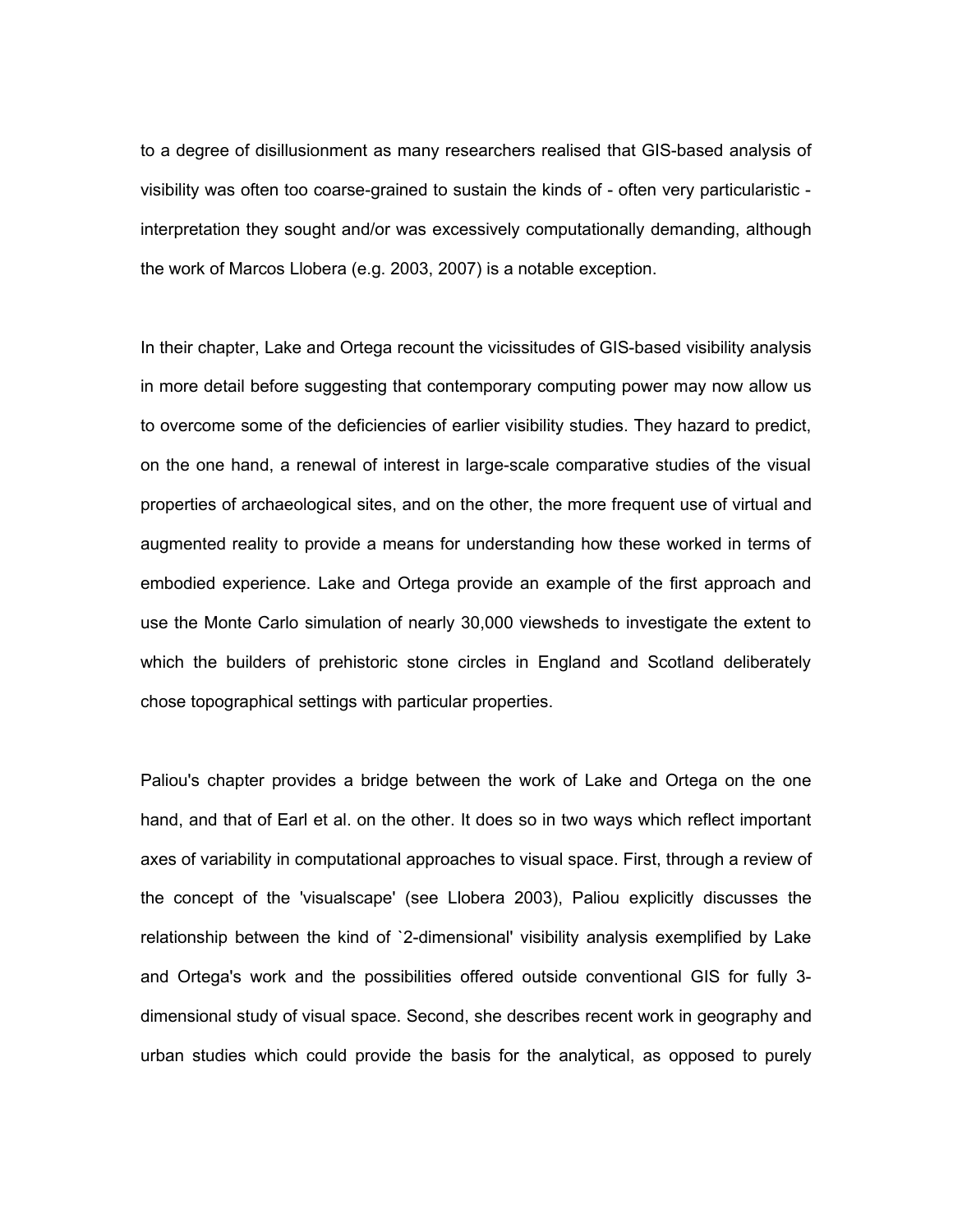experiential, use of 3-dimensional visual models. In particular, she introduces archaeologists to the *iso-visi-matrix* and the existence of 3D visibility graph analysis.

The work of Earl and his colleagues exemplifies the 3-dimensional end of the spectrum discussed by Paliou. They describe the construction of a physically accurate 3 dimensional reconstruction of the Roman Basilica Portuense which is then used as the framework for an analysis of how people would have perceived the space in terms of the distribution of areas of light and dark. Perhaps the key thing which takes Earl et als. approach well beyond the sophisticated but ultimately inferentially naive production of an "attractive reconstruction" is their attempt to instill methodological rigour in virtual reality modelling. Thus, for example, they not only acknowledge the uncertainty inherent in reconstructing the upper part of the basicila (a quite different but equally important challenge to the temporal uncertainty discussed by Bevan et al.), but actually devise a method to address it: the use of procedural modelling to automatically generate alternative scenarios within the parameters set by surviving basilicas.

[ Note to typesetter - the text from here onwards does not belong to the previous heading, so suggest adding extra white space or some other device ]

Benjamin Ducke's contribution brings this volume to a close by returning to some of the opportunities and challenges of contemporary computer science that we raised earlier in this introduction. In particular, he offers a persuasive argument in favour of 'open source' software (a.k.a. Free/Libre and Open Source Software, F/LOSS). It remains remarkable that archaeology has hitherto wedded itself so thoroughly to commercial solutions. While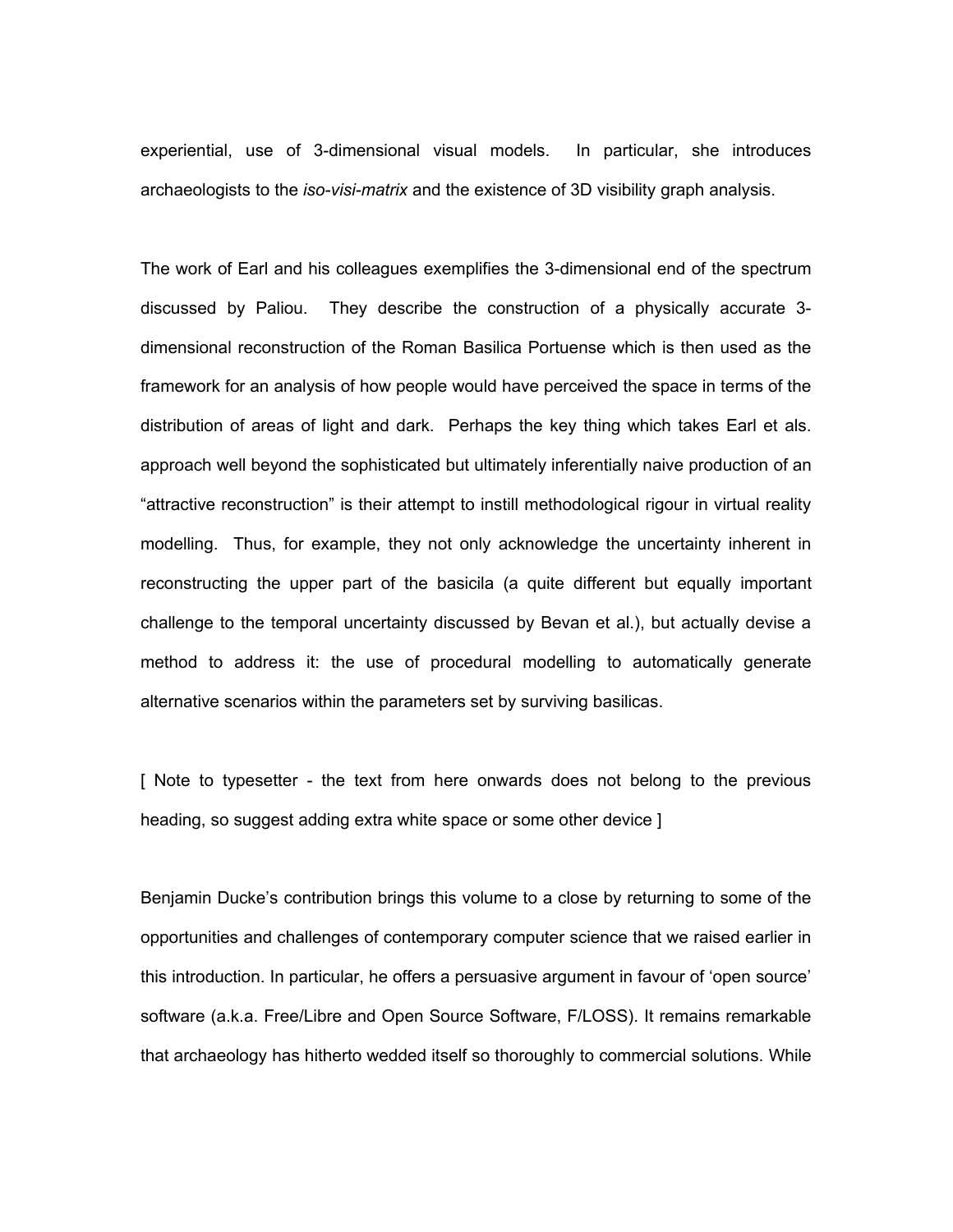there are archaeologists who use open source software for spatial modelling (of which there are many examples in this volume), the vast majority of teaching and research has so far been conducted with a limited number of (typically closed source and costly) packages. This is reinforced, for better or worse, by the institutional and infrastructural umbrellas within which archaeologists work, whether these be commercial archaeology units, provincial public sector organisations (e.g. UK county councils), museums or universities as many of these institutions. Hence archaeology exhibits an interesting combination of enthusiasm and resistance to these open source initiatives, even if the slow trend is arguably in their favour.

The above suite of chapters certainly cannot hope to capture the full range of computational spatial methods in use in archaeological research today, and we might further highlight important domains of enquiry such as mapping radiocarbon date distributions (Collard et al. 2010) or new spatial acquisition methods that are only beginning to be turned to research-driven agendas, such as large-scale geophysics, Structure-from-Motion and multi-temporal satellite datasets (Gaffney et al. 2012; Ducke et al. 2011; Menze and Ur 2012). Keeping such additional growth areas in mind, this volume nonetheless offers a representative snapshot of how historical built spaces, past cultural landscapes and archaeological distributions are currently being explored at a particularly compelling moment in the history of computational social science.

## References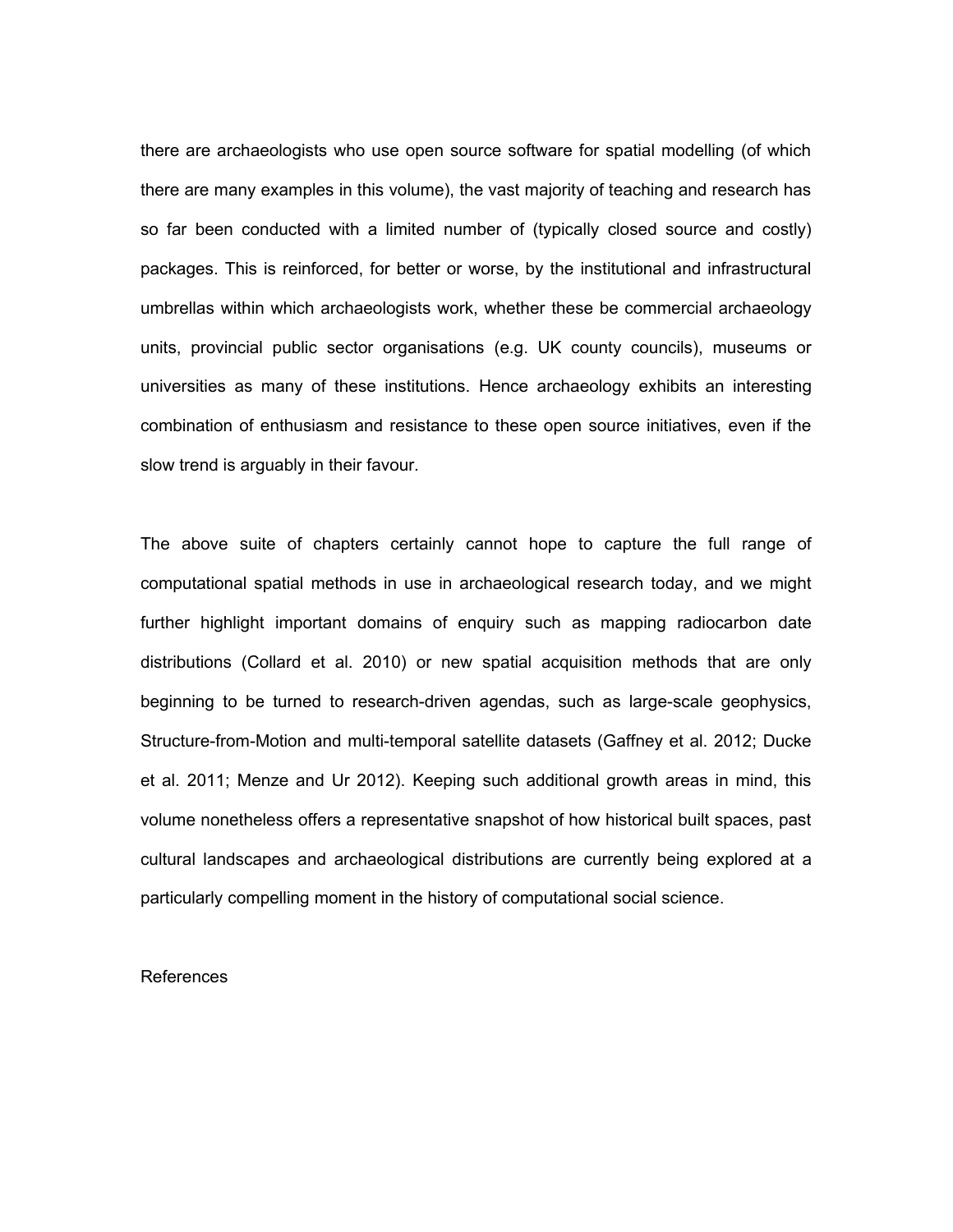Aldenderfer, M. and Maschner, H.D.G., ed. (1996), *Anthropology, Space and Geographic Information Systems*, New York: Oxford University Press.

Allen, K. M. S.; Green, S. W. & Zubrow, E. B. W., eds. 1990. *Interpreting Space: GIS and Archaeology*, London: Taylor and Francis.

Bevan, A. 2012a. Spatial methods for analysing large-scale artefact inventories, *Antiquity* 86.332: 492-506.

Bevan, A. 2012b. Value, authority and the open society. Some implications for digital and online archaeology, in Bonacchi, C. (ed.) *Archaeology and Digital Communication: Towards Strategies of Public Engagement*: 1-14. London: Archetype.

Bodenhamer, D. J., Corrigan, J. & Harris, T. M. (eds.) 2010. *The Spatial Humanities: GIS and the Future of Humanities Scholarship*, Bloomington: Indiana University Press

Chapman, H. 2006. *Landscape Archaeology and GIS*, Stroud: Tempus.

Clarke, D.L., ed. 1977. *Spatial Archaeology*, London: Academic Press.

Costopoulos, A. and Lake, M. W. (eds.) 2*010. Simulating Change: Archaeology Into the 21st Century*, Utah: University of Utah Press.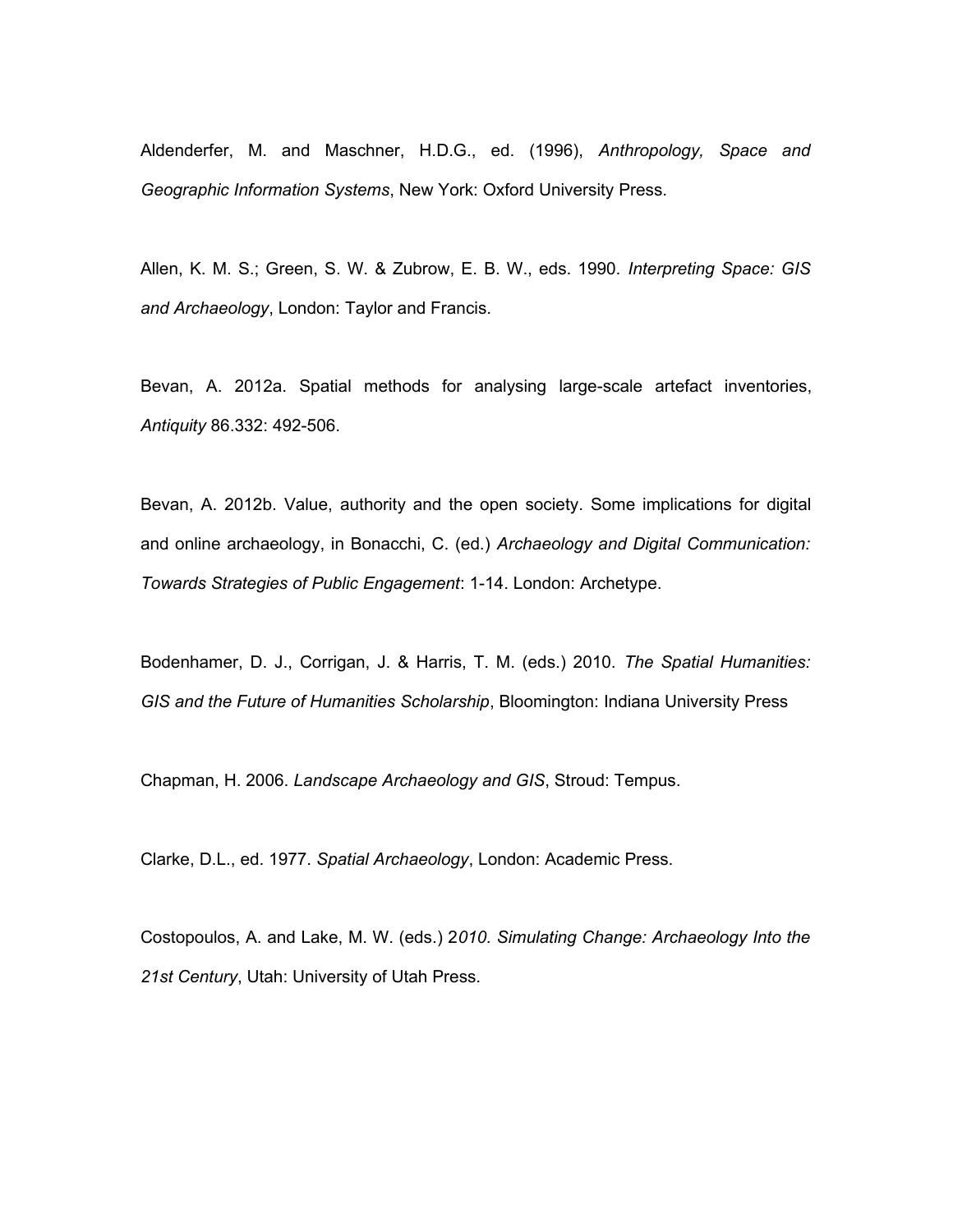Collard, M., Edinborough, K., Shennan, S. and Thomas, M.G. 2010. Radiocarbon evidence indicates that migrants introduced farming to Britain, *Journal of Archaeological Science* 37: 866-870.

Ducke, B., Score, D. and Reeves, J. 2011. Multiview 3D reconstruction of the archaeological site at Weymouth from image series, *Computers and Graphics* 35: 375— 382.

Evans, T.L. and Daly, P.T. (eds.) 2006. *Digital Archaeology: Bridging Method and Theory*, London: Routledge.

Gaffney, C., Gaffney, V., Neubauer, W., Baldwin, E., Chapman, H., Garwood, P., Moulden, H., Sparrow, T., Bates, R., Löcker, K., Hinterleitner, A., Trinks, I., Nau, E., Zitz, T., Floery, S., Verhoeven, G. and Doneus, M. 2012. The Stonehenge Hidden Landscapes Project. *Archaeological Prospection*, 19: 147–155. doi: 10.1002/arp.1422

Gimblett, H. R., ed. 2002. Integrating Geographic Information Systems and Agent-Based Modeling Techniques for Simulating Social and Ecological Processes, Oxford: Oxford University Press.

Hodder, I. and Orton, C. 1976. *Spatial Analysis in Archaeology*, Cambridge: Cambridge University Press.

Kamermans, H., van Leusen, M. and Verhagen, P. (eds.) 2009.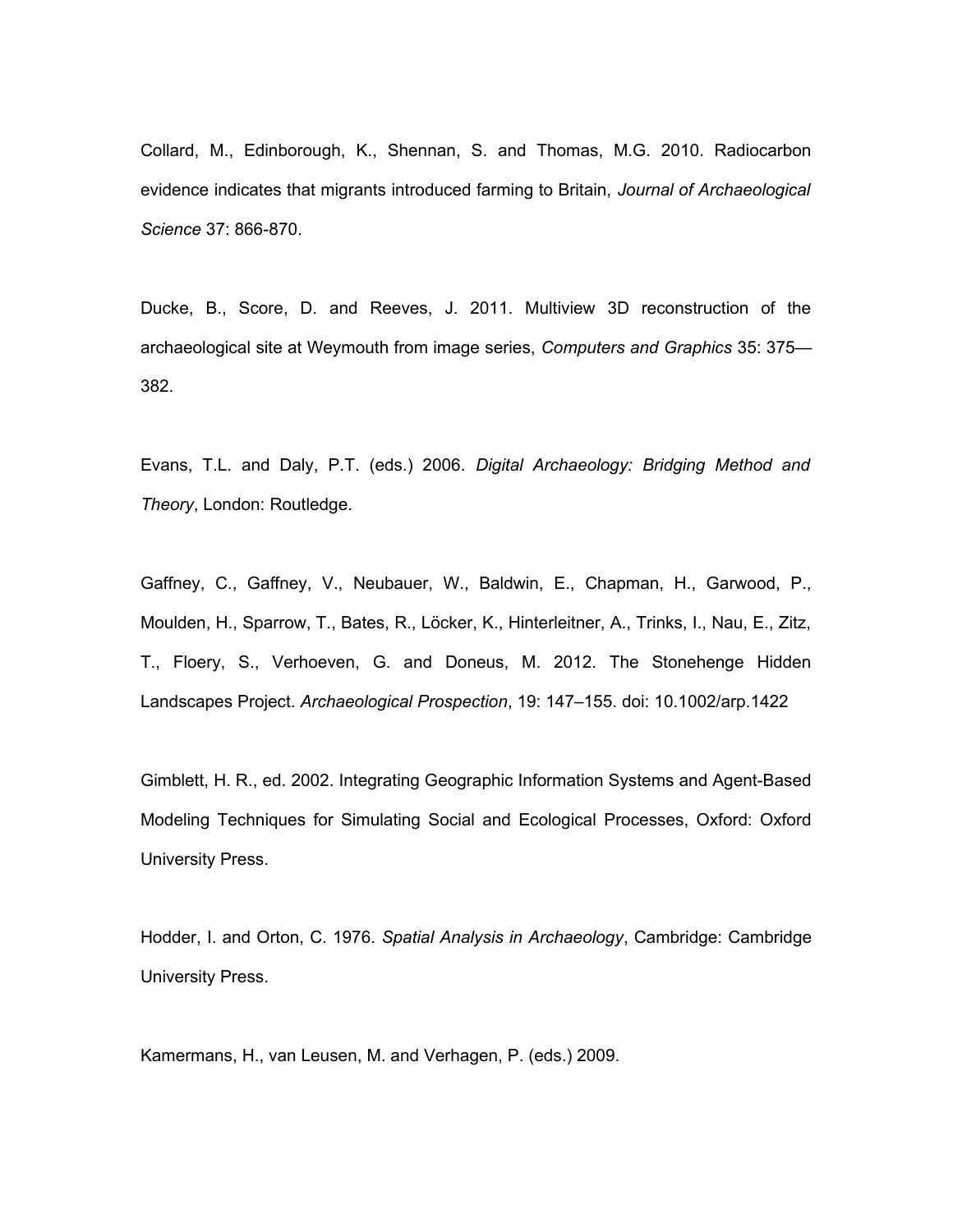*Archaeological Prediction and Risk Management. Alternatives to Current Practice*. Leiden: Leiden University Press.

Kohler, T.A. and Gumerman, G.J., eds. 2000. *Dynamics in Human and Primate Societies: Agent Based Modeling of Social and Spatial Processes*, Oxford: Oxford University Press.

Kohler, T. A. and van der Leeuw, S. E. (eds.) 2007. *The Model-Based Archaeology of Socionatural Systems*, Santa Fe: School for Advanced Research Press.

Lake, M. 2012. Open Archaeology. *World Archaeology* 44: 471-478

Lake, M W, Woodman, P E & Mithen, S J, 1998. Tailoring GIS Software for Archaeological Applications: an example concerning viewshed analysis, *Journal of Archaeological Science* 25, 27-38

Lake, M. W. and Woodman, P. E. 2003. Visibility Studies in Archaeology: A Review and Case Study. *Environment and Planning B: Planning and Design* 30: 689-707

Llobera, M. 2003. Extending GIS-based visual analysis: The concept of visualscapes. *International Journal of Geographical Information Science* 17: 25-48.

Llobera, M. 2007. Reconstructing Visual Landscapes. *World Archaeology* 39: 51-69.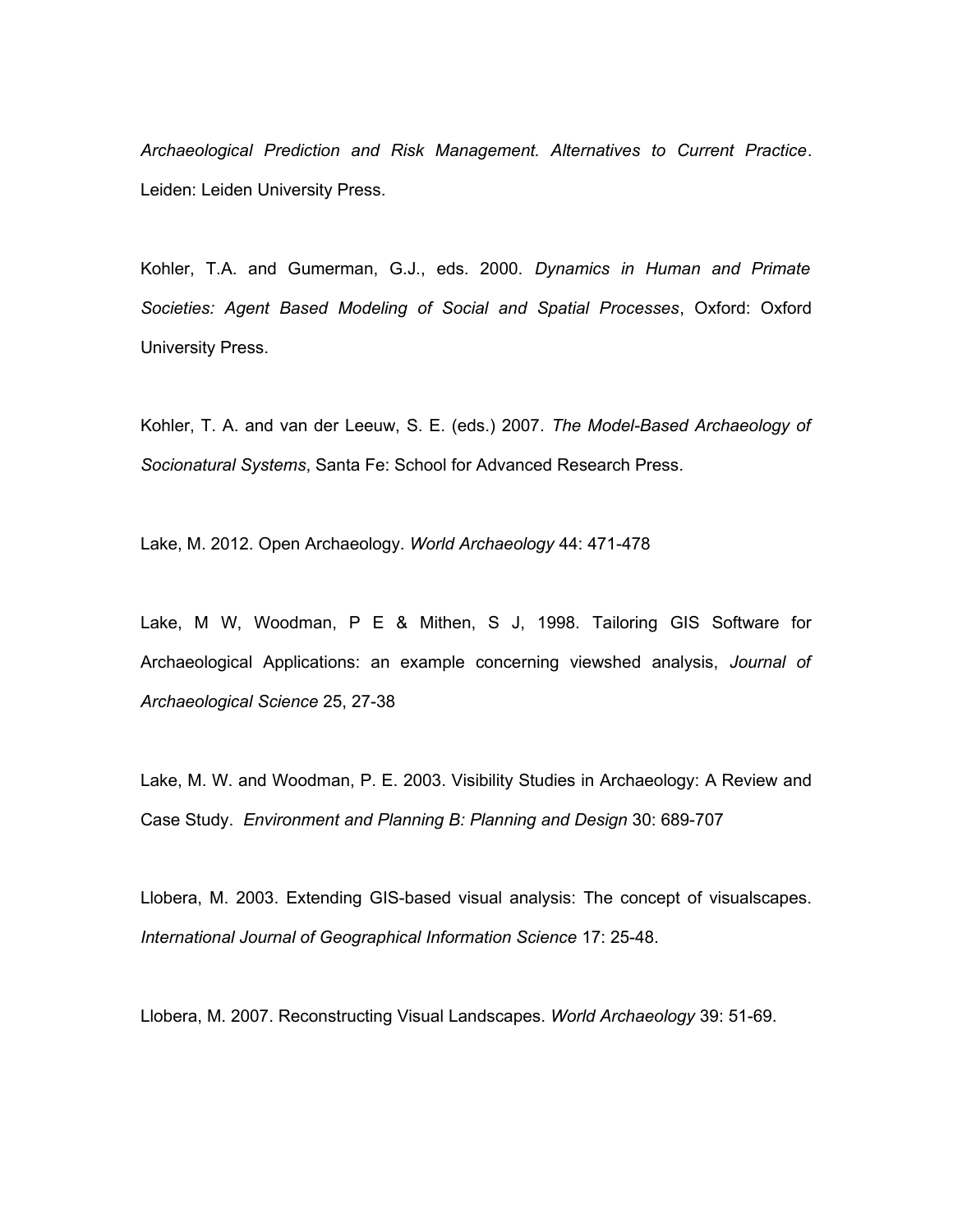Lock, G., ed. 2000. *Beyond the Map: Archaeology and Spatial Technologies*, Amsterdam: IOS Press.

Lock, G. 2003. *Using Computers in Archaeology: Towards Virtual Pasts*, London: Routledge.

Lock, G. and Stancic, Z. (eds.) 1995. *Archaeology and Geographical Information Systems: A European Perspective*, London: Taylor and Francis.

Lock, G.R. and Molyneaux, B. (eds.) 2006. *Confronting Scale in Archaeology: Issues of Theory and Practice*, New York: Springer.

Maschner, H. D. G. (ed.) 1996. *New Methods, Old Problems: Geographic Information Systems in Modern Archaeological Research*, Carbondale: Southern Illinois University Center for Archaeological Investigations.

McRae, B.H. and Dickson, B.R. and Keitt, T.H. and Shah, V.B. 2008. Using circuit theory to model connectivity in ecology, evolution and conservation, *Ecology* 89.10: 2712--2724

Mehrer, M. W. and Wescott, K. L. (eds.) 2005. GIS *and Site Location Modelling*, Boca Raton, CRC Press.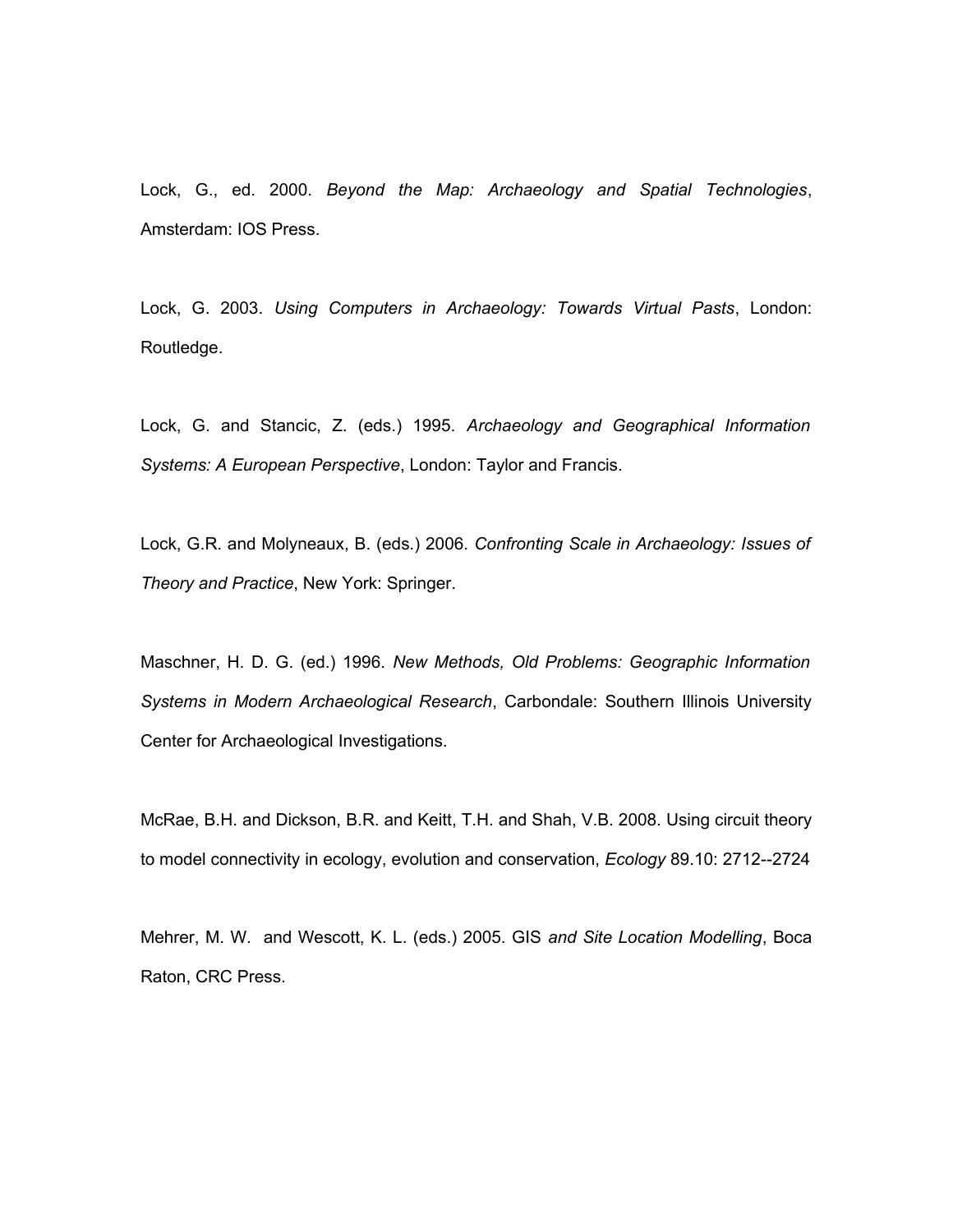Menze, B.H. and Ur, J.A. 2012. Mapping patterns of long-term settlement in Northern Mesopotamia at a large scale, *Proceedings of the National Academy of Sciences, USA*.

Parcak, S.H. 2009. *Satellite Remote Sensing for Archaeology*, London: Routledge.

Portugali, J. 2006. Complexity theory as a link between space and place, *Environment and Planning A* 38: 647-664.

Robertson, E.C., Siebert, J.D., Fernandez, D.C. and Zender, M.U. (eds.) 2006. *Space and Spatial Analysis in Archaeology*, Calgary: University of Calgary Archaeological Association and University of New Mexico Press.

Scharl, A. and K. Tochtermann (eds.) 2007. *The Geospatial Web. How Geobrowsers, Social Software and the Web 2.0 are Shaping the Network Society*. London: Springer.

Sieber, R. 2006. Public participation Geographic Information Systems: a literature review and framework, *Annals of the Association of American Geographers* 96.3: 491-507.

Wheatley, D. 1993. Going Over Old Ground: GIS, Archaeological Theory and the Act of Perception. In Andresen, J., Madsen, T., and Scollar, I*. (eds.) Computing the Past: Computer Applications and Quantitative Methods in Archaeology 1992*, Aarhus: Aarhus University Press, pp. 133-138.